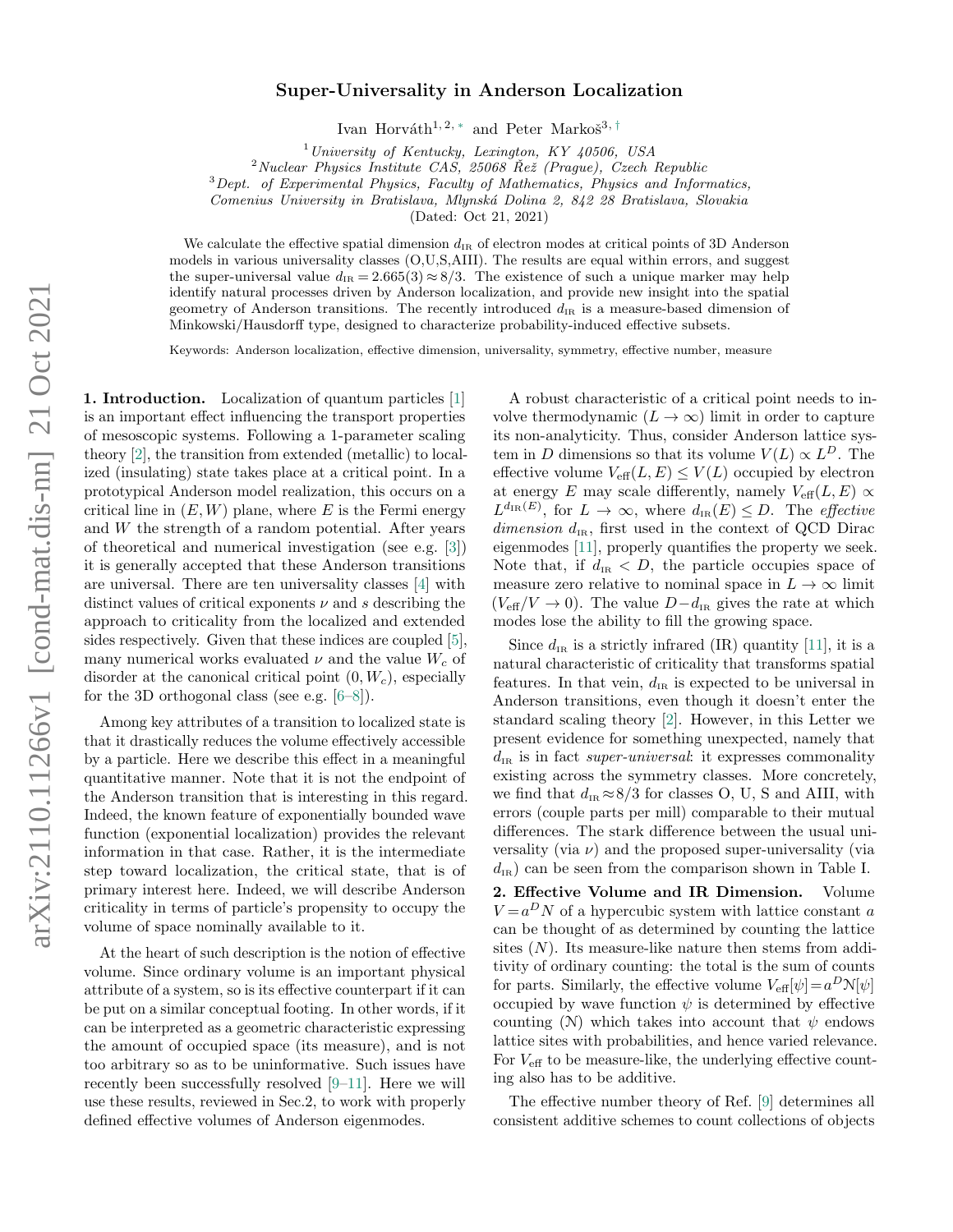$(o_1, o_2, \ldots, o_N)$  with probabilities  $P = (p_1, p_2, \ldots, p_N)$ . Each scheme is represented by function  $N = N[P]$  on discrete probability distributions. A key result is the existence of a scheme  $\mathcal{N}_{\star}$  satisfying  $\mathcal{N}_{\star}[P] \leq \mathcal{N}[P]$  for all P and N. This minimal effective amount, specified by

<span id="page-1-4"></span>
$$
\mathcal{N}_{\star}[P] = \sum_{i=1}^{N} \mathfrak{n}_{\star}(Np_i) \quad , \quad \mathfrak{n}_{\star}(c) = \min\{c, 1\} \qquad (1)
$$

is inherent to each collection<sup>[1](#page-1-0)</sup>, and has absolute meaning.

Effective dimension  $d_{IR}$  is based on  $\mathcal{N}_{\star}$  [\[9,](#page-3-9) [11,](#page-3-10) [12\]](#page-3-11). The explicit definition for Anderson systems starts with eigenfunction  $\psi = \psi(x_i, E, W, L, \zeta)$  at a particular realization  $\zeta$ of microscopic disorder with strength  $W$ . The associated probabilities are  $p_i = \psi^+ \psi(x_i)$ , and  $d_{\text{IR}}(E, W)$  arises via

<span id="page-1-1"></span>
$$
\langle \mathcal{N}_{\star} \rangle_{E, W, L} \propto L^{d_{\text{IR}}(E, W)} \quad \text{for} \quad L \to \infty \tag{2}
$$

where  $\langle \ldots \rangle$  is the disorder average involving states from the spectral vicinity of  $E$ . Here we will be interested in  $d_{IR}(0, W_c)$  for models from O,U,S and AIII symmetry classes. Their critical values  $W_c$ , listed in Table I, are known to high accuracy.

3. Anderson Models. All models we study are defined on  $L^3$  cubic lattice with each site  $r = (x, y, z)$  supporting two quantum states. Disorder is introduced via random energies  $\epsilon_r$  chosen from a box distribution in the range  $[-W/2, +W/2]$ . Hopping terms in the Hamiltonian only connect the nearest neighbors. They are described by  $2\times 2$ matrices  $t_{r,e_j}$ , one for each r and direction specified by the unit lattice vector  $e_j$   $(j = x, y, z)$ . The Hamiltonian is

$$
\mathcal{H} = \sum_{r} \epsilon_r c_r^{\dagger} \sigma_{\text{diag}} c_r + \sum_{r,j} c_r^{\dagger} t_{r,e_j} c_{r-e_j} + h.c. \quad (3)
$$

where operators  $c_r$  have two components and  $\sigma_{\text{diag}}$  is diagonal. In definitions of specific models below,  $\sigma_0$  denotes the identity matrix and  $\sigma_i$  the Pauli matrices. Periodic boundary conditions are imposed in all cases.

**Orthogonal** (O):  $\sigma_{\text{diag}} = t_{r,e_i} = \sigma_0$ .

| model Ref $\mid W_c \mid$ |                   |                                                               | $\overline{U}$ | $d_{IR}$ (here) |
|---------------------------|-------------------|---------------------------------------------------------------|----------------|-----------------|
| $\left( \right)$          | $\lceil 8 \rceil$ | 16.543(2)                                                     | 1.572(5)       | 2.664(2)        |
| U                         | $\lceil 7 \rceil$ | 18.375(17)                                                    | 1.43(6)        | 2.665(3)        |
| S                         |                   | $\left  \begin{array}{c} 13 \\ 19.099(9) \end{array} \right $ | 1.360(6)       | 2.662(4)        |
| A                         | [14]              | 11.223(20)                                                    | 1.071(4)       | 2.668(4)        |

<span id="page-1-2"></span>TABLE I. Critical parameters of 3D orthogonal (O), unitary (U), symplectic (S) and AIII (A) symmetry classes. Their meaning is discussed in the text.

**Unitary** (U): 
$$
\sigma_{\text{diag}} = t_{r,e_x} = t_{r,e_y} = \sigma_0
$$
 and  $\theta = 1/4$  [15] in

$$
t_{r,e_z} = \sigma_0 \exp\left(-i2\pi\theta x\right) \tag{4}
$$

**Symplectic Ando** (S):  $\sigma_{\text{diag}} = \sigma_0$  and  $\theta = \pi/6$  [\[13\]](#page-3-13) in

$$
t_{r,e_j} = \exp(i\theta\sigma_j) \tag{5}
$$

AIII (A):  $\sigma_{\text{diag}} = \sigma_z$ . We use  $t_{\parallel} = 0.4$  in  $t_{r,e_z} = t_{\parallel} \sigma_0$ , and  $t_1 = t_2 = 0.5, t_\perp = 0.6$  [\[14\]](#page-3-14) in

$$
t_{r,e_x} = t_1 \sigma_0 + i t_\perp \sigma_x \quad , \quad t_{r,e_y} = t_2 \sigma_0 + i t_\perp \sigma_y \quad (6)
$$

We note that in O, U and S models, all energy eigenvalues are doubly degenerate, while in the chiral A model they come in  $(-E, E)$  pairs for each sample of disorder.

4. Technical Details. We use JADAMILU library [\[16\]](#page-3-17) to numerically diagonalize 1-particle Anderson Hamiltonians. For each sample of disorder, we compute 10 distinct eigenvalues closest to  $E=0$  and all associated eigenstates. This results in probing a very small vicinity of the band center for all studied systems, e.g.  $|E| \lessapprox 5 \cdot 10^{-3}$  for O at  $L = 24$  with  $L^{-3}$  size dependence. Hence, all computed states are included in the estimate (simple average) of  $\mathcal{N}_{\star}$  associated with a given sample. Disorder average is then performed by accumulating  $5-20 \times 10^3$  independent samples. The sizes of studied systems range from  $L = 8$ to  $L = 128$  (O), 112 (U), and 72 (S) and (A).

As an intermediate step toward extracting the dimension  $d_{IR}$ , we define its finite-L counterpart from ratios of effective volumes on systems with sizes  $L$  and  $L/s$ 

<span id="page-1-3"></span>
$$
d_{\text{IR}}(L,s) \equiv \frac{1}{\ln s} \ln \frac{\langle \mathcal{N}_\star \rangle_L}{\langle \mathcal{N}_\star \rangle_{L/s}} \quad , \quad s > 1 \tag{7}
$$

Given the defining asymptotic behavior  $(2)$ , we can then use that  $d_{IR} = \lim_{L\to\infty} d_{IR}(L, s)$ , independently of s. The latter can be adjusted to suit the available range of sizes and statistics. We will use  $s=2$  which is also convenient due to a large number of pairs  $(L, L/2)$  accessible by the lattice geometry. Note that, since the data at different L are independent, the error  $\Delta$  of  $d_{IR}(L, s)$  can be estimated via simple error propagation from errors  $\delta$  of  $\mathcal{N}_{\star}$ . In particular,  $\Delta(L, s) = \sqrt{\delta^2(L) + \delta^2(L/s)} / \ln s$ .

5. Sample Computation In order to describe and test our numerical procedure of extracting  $d_{IR}$ , we first perform an illustrative calculation in the context of O class. In particular, we will evaluate the dimension deeply in the extended phase, namely  $d_{IR}(E=0, W=10)$  (see Table [I\)](#page-1-2).

To that end, we have generated ensembles for lattice sizes between  $L = 16$  and  $L = 72$ . From the set of computed lattices, seven distinct pairs  $(L/2, L)$  can be formed. We have calculated  $d_{IR}(L)$  for each of them using the relation [\(7\)](#page-1-3) with the result shown in Fig. [1](#page-2-0) (top) as a function of  $1/L$ . A striking feature of the obtained behavior is a clean linear approach to the infinite volume limit. However, a direct linear fit cannot be used to obtain the

<span id="page-1-0"></span><sup>&</sup>lt;sup>1</sup> It is inherent because it cannot be reduced by redefinition of a counting scheme. When applied to uncertainty in quantum mechanics, this leads to the notion of intrinsic uncertainty [\[10\]](#page-3-15).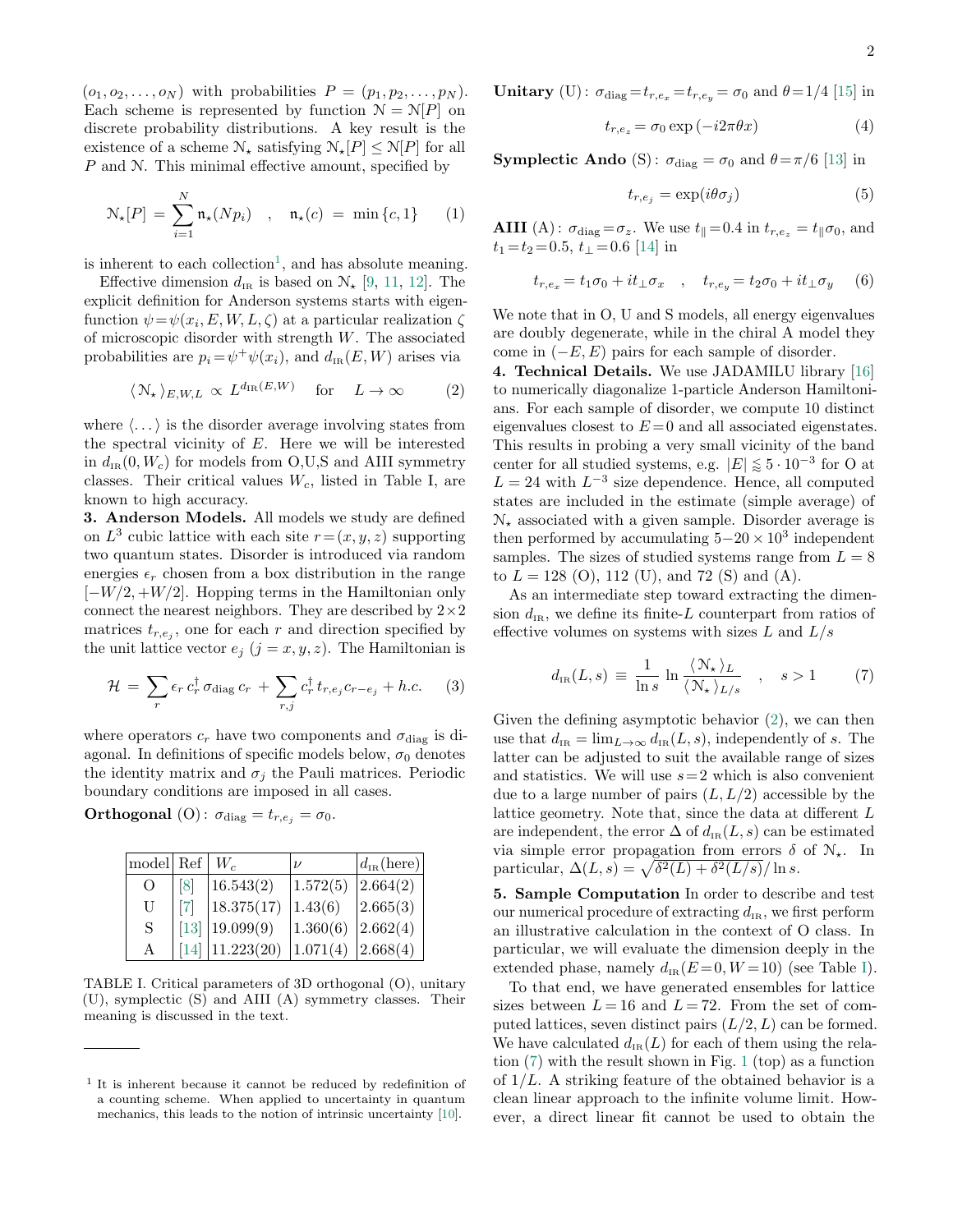

<span id="page-2-0"></span>FIG. 1. Sample computation of  $d_{IR}$  for O system in the metallic regime (top) and at the critical point (bottom). Values at finite L are obtained from Eq. [\(7\)](#page-1-3) with  $s=2$ . The horizontal dashed line in the bottom plot shows  $d_{IR} = 8/3$ .

extrapolated dimension and its error. Indeed, some pairs of points in this graph are correlated since their data input involves a common lattice. One way to proceed is to select a suitable subset of mutually independent pairs to obtain a valid estimate.

In order to exactly mimic the procedure that will be used to analyze critical points, we proceed as follows. We only allow systems of sizes at least  $L_{\min} = 20$  to participate in the analysis and, given this cut, determine the maximal number K of independent pairs  $(L/2, L)$ that can be formed from the available data. If there is only one maximal combination, the associated linear fit determines our final estimate and its error. If there are multiple combinations, we quote the average  $d_{IR}$  over such determinations and the average error. The ensuing variability of the participating estimates characterizes the robustness of the method.

Applying the above to our  $W = 10$  data (Fig. [1,](#page-2-0) top) yields  $K = 5$  and a unique combination of pairs marked in blue. Note that the smallest pair is formed by lattices  $(20, 40)$  so that we are dealing with the range  $1/L \leq 0.025$ . The associated fit (shown) returns the expected value  $d_{IR} = 3$  with the accuracy of couple parts in ten thousand. Note that, in this case, the resulting fit works extremely well even outside the fitting range implied by the size cut.

Following the same strategy at the critical point, we plot in Fig. [1](#page-2-0) (bottom) the dimensions  $d_{IR}(L)$  for available pairs of sizes. We collected data for 29 lattices satisfying the size cut, producing  $K = 11$  with 128 distinct combinations. One of them is visualized by blue points and the corresponding linear fit. The result is close to  $d_{IR} = 8/3$ (dashed line) and error about one part per mill.



<span id="page-2-1"></span>FIG. 2. Dimension  $d_{IR}$  vs  $1/L$  for  $L \geq 40$ , obtained from Eq. [\(7\)](#page-1-3) with  $s = 2$ . The inset shows infinite-volume extrapolation for each class. The shaded area marks the band with deviation less than 2 parts per mill from  $d_{IR} = 8/3$ .

6. The Results. We will now apply the above strategy to the computation of  $d_{IR}$  at known critical points  $(0, W_c)$ of Anderson models from four universality classes shown in Table [I.](#page-1-2) Empirically chosen overall size cut  $L_{\text{min}} = 20$ will be imposed in the analysis since it ensures good scaling properties for all models considered.

The grand summary of all utilized data is shown in Fig. [2.](#page-2-1) The feature immediately standing out is that dimensions for O and U classes become essentially equal in the statistical sense for  $1/L \leq 0.02$ , approaching together the value  $d_{IR} \approx 8/3$  in the infinite-volume limit. At the same time, S and A dimensions tend to a very similar value in more disconnected manner.

The data in Fig. [2](#page-2-1) leads to  $K_0 = 11$  [128],  $K_U = 7$  [8],  $K_A = 7$  [1] and  $K_A = 7$  [1], where the subscript refers to a symmetry class and the bracket specifies the number of distinct maximal pair combinations. The corresponding final estimates of  $d_{IR}$  are given in Table [I.](#page-1-2) They are also shown graphically in the inset of Fig. [2.](#page-2-1) In order to represent these final answers faithfully, the straight lines for O and U in Fig. [2](#page-2-1) are the averages from fits over all maximal combinations. The standard deviation in the associated population of (correlated) estimates is smaller than the statistical error by about a factor of two in both cases. This confirms the robustness of the method used to obtain the extrapolated  $d_{IR}$ .

7. The Discussion. The properties of Anderson critical points, as expressed by the index  $\nu$ , are known to vary by as much as tens of percents (Table [I\)](#page-1-2). This is to be contrasted with our results for the effective spatial dimensions  $d_{IR}$  which differ at the level of couple parts per mill at most. In fact, the remaining statistical and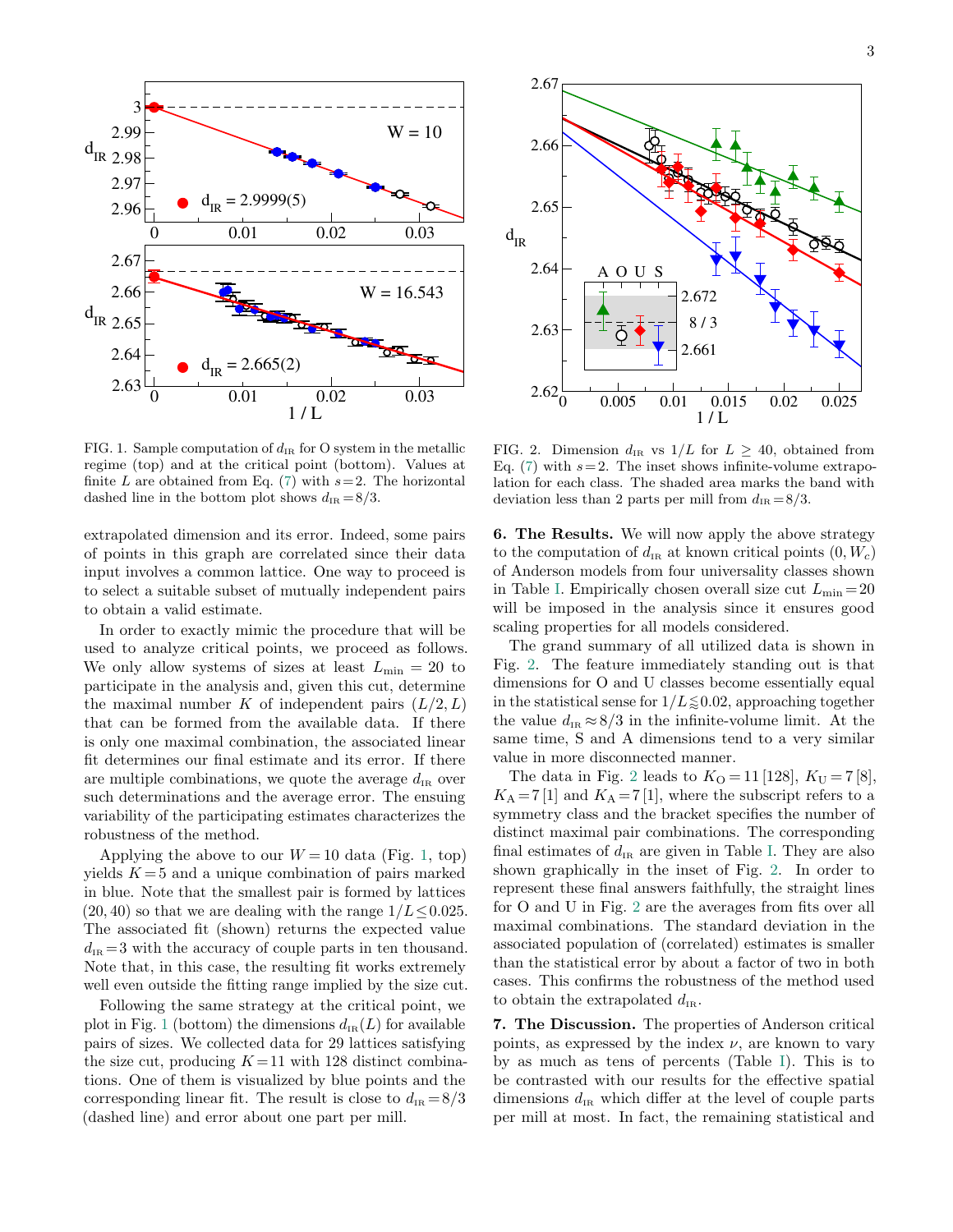mild systematic (entering via  $L_{\text{min}}$ ) uncertainties open the possibility that  $d_{IR}$  may be strictly super-universal, taking the value of approximately 8/3 at Anderson transitions.

The relevance of critical  $d_{IR}$  is that it describes the geometry of physical space involved in an Anderson transition in the same way as Minkowski or Hausdorff dimensions describe the geometry of fractal sets. Its meaning can be illustrated by a fictional inquiry about the properties of space, addressed to Anderson electrons  $(E=0$  eigenstates). The response from O-electrons may read like this: "While our probing means are limited, this is what we can say. If space is sprinkled with disorder of strength  $W < W_c$ , then doubling the lengths in all directions gives us  $2<sup>3</sup>$ times more volume to effectively spread into when these lengths are large. Hence, we see space as 3-dimensional. But when disorder of strength  $W > W_c$  is used, this factor converges to unity  $(2^0)$  for large lengths, and the space acts 0-dimensional. Most interestingly, when  $W = W_c$ , our effective volume grows by the factor close to  $2^{8/3}$  and we have no choice but to tell you that the dimension of space we experience in this case is about 8/3."

Super-universality of  $d_{IR}$  conveys that the response from U, S, and A-electrons, and possibly others, will be identical to the one above. In other words, that the most basic characteristic of spatial geometry involved in an Anderson transition – the dimension through which it proceeds – is insensitive to the symmetries involved. Rather, it is entirely determined by the defining attribute of these transitions as changes from diffusive to nondiffusive dynamical regimes of quantum particles subject to spatial disorder. The proposed super-universal status could make  $d_{IR}$  a fingerprint of the Anderson phenomenon.

Our reasoning is made possible by the effective number theory [\[9,](#page-3-9) [10\]](#page-3-15) which gives the effective volume based on Eq. [\(1\)](#page-1-4) its measure-like character and reveals its absolute meaning. Conversely, the growing evidence that the associated  $d_{IR}$  leads to productive results (see also [\[11\]](#page-3-10)) confirms the usefulness of the underlying ideas. The conceptual basis of  $d_{IR}$  is in fact even more solid due to the effective dimension theory which formalizes the notion of measure-based dimension for probability-induced effective subsets [\[12\]](#page-3-11). Within this framework, it can be shown that there only exists one dimension which coincides with  $d_{IR}$ .

One may inquire about a more precise meaning of critical  $d_{IR}$  in light of the commonly discussed structure of dimensions in the critical state (see e.g. [\[17–](#page-3-18)[19\]](#page-3-19) or reviews [\[4,](#page-3-5) [20\]](#page-4-0)). Although the dimensions invoked in such considerations are different from the one studied here, we do expect the critical state to be dimensionally non-trivial in the usual geometric sense. Since  $d_{IR}$  reflects ordinary geometry, it produces the largest dimension present in a composite object, similarly to standard dimensions such as Hausdorff, Minkowski or topological. Related issues will be elaborated upon elsewhere.

Among motivations leading to  $d_{IR}$  was a need for such characteristic in studies of Dirac modes in Quantum Chro-

modynamics (QCD). One recent novelty in that area is a power singularity of mode density at eigenvalue  $\lambda_{IR} = 0$ , appearing in thermal QCD at certain temperature. Its existence sparked the proposal for a new scale-invariant phase of strongly interacting matter [\[21\]](#page-4-1). The vicinity of  $\lambda_{IR}$  was shown to have certain properties normally associated with localization [\[11,](#page-3-10) [22\]](#page-4-2), suggesting that it can be viewed as a critical point of Anderson type. In addition, there is a known Anderson-like point  $\lambda_A$  in the bulk of the spectrum [\[23](#page-4-3)[–25\]](#page-4-4). These developments raise interesting questions about the degree of similarity between such QCD features, arising from rather complicated dynamics, and pure Anderson transitions. The results presented here and further studies of  $d_{IR}$  in both contexts will likely help to resolve such questions.

P.M. was supported by Slovak Grant Agency VEGA, Project n. 1/0101/20. I.H. acknowledges the discussions with Andrei Alexandru and Robert Mendris.

- <span id="page-3-0"></span>∗ [ihorv2@g.uky.edu](mailto:ihorv2@g.uky.edu)
- <span id="page-3-1"></span>† [peter.markos@fmph.uniba.sk](mailto:peter.markos@fmph.uniba.sk)
- <span id="page-3-2"></span>[1] P. W. Anderson, Phys. Rev. 109[, 1492 \(1958\).](http://dx.doi.org/10.1103/PhysRev.109.1492)
- <span id="page-3-3"></span>[2] E. Abrahams, P. W. Anderson, D. C. Licciardello, and T. V. Ramakrishnan, [Phys. Rev. Lett.](http://dx.doi.org/10.1103/PhysRevLett.42.673) 42, 673 (1979).
- <span id="page-3-4"></span>[3] E. Abrahams, [50 Years of Anderson Localization](https://books.google.com/books?id=_KoSwxcw7WQC), International journal of modern physics: Condensed matter physics, statistical physics, applied physics (World Scientific, 2010).
- <span id="page-3-5"></span>[4] F. Evers and A. D. Mirlin, [Reviews of Modern Physics](http://dx.doi.org/10.1103/revmodphys.80.1355) 80[, 1355 \(2008\).](http://dx.doi.org/10.1103/revmodphys.80.1355)
- <span id="page-3-6"></span>[5] F. J. Wegner, Zeitschrift für Physik B 25, 327 (1976).
- <span id="page-3-7"></span>[6] A. MacKinnon and B. Kramer, [Phys. Rev. Lett.](http://dx.doi.org/10.1103/PhysRevLett.47.1546) 47, 1546 [\(1981\).](http://dx.doi.org/10.1103/PhysRevLett.47.1546)
- <span id="page-3-12"></span>[7] K. Slevin and T. Ohtsuki, [Phys. Rev. Lett.](http://dx.doi.org/10.1103/PhysRevLett.82.382) 82, 382 (1999).
- <span id="page-3-8"></span>[8] K. Slevin and T. Ohtsuki, [Journal of the Physical Society](http://dx.doi.org/10.7566/jpsj.87.094703) of Japan 87[, 094703 \(2018\).](http://dx.doi.org/10.7566/jpsj.87.094703)
- <span id="page-3-9"></span>[9] I. Horváth and R. Mendris, Entropy 22[, 1273 \(2020\),](http://dx.doi.org/10.3390/e22111273) [arXiv:1807.03995 \[quant-ph\].](http://arxiv.org/abs/1807.03995)
- <span id="page-3-15"></span>[10] I. Horváth, [Quantum Rep.](http://dx.doi.org/10.3390/quantum3030035) 3, 534 (2021), [arXiv:1809.07249 \[quant-ph\].](http://arxiv.org/abs/1809.07249)
- <span id="page-3-10"></span>[11] A. Alexandru and I. Horváth, [Phys. Rev. Lett.](http://dx.doi.org/10.1103/PhysRevLett.127.052303) 127, [052303 \(2021\),](http://dx.doi.org/10.1103/PhysRevLett.127.052303) [arXiv:2103.05607 \[hep-lat\].](http://arxiv.org/abs/2103.05607)
- <span id="page-3-11"></span>[12] I. Horváth and R. Mendris, in preparation.
- <span id="page-3-13"></span>[13] Y. Asada, K. Slevin, and T. Ohtsuki, [Journal of the](http://dx.doi.org/10.1143/jpsjs.74s.238) [Physical Society of Japan](http://dx.doi.org/10.1143/jpsjs.74s.238) 74, 238 (2005).
- <span id="page-3-14"></span>[14] T. Wang, T. Ohtsuki, and R. Shindou, [Physical Review](http://dx.doi.org/10.1103/physrevb.104.014206) B 104 [\(2021\), 10.1103/physrevb.104.014206.](http://dx.doi.org/10.1103/physrevb.104.014206)
- <span id="page-3-16"></span>[15] K. Slevin and T. Ohtsuki, [Phys. Rev. Lett.](http://dx.doi.org/10.1103/PhysRevLett.78.4083) 78, 4083 [\(1997\).](http://dx.doi.org/10.1103/PhysRevLett.78.4083)
- <span id="page-3-17"></span>[16] M. Bollhöfer and Y. Notay, [Comp. Phys. Comm.](http://dx.doi.org/10.1103/RevModPhys.70.653) 177, [951 \(2007\).](http://dx.doi.org/10.1103/RevModPhys.70.653)
- <span id="page-3-18"></span>[17] A. Mildenberger, F. Evers, and A. D. Mirlin, [Physical](http://dx.doi.org/10.1103/physrevb.66.033109) Review B 66 [\(2002\), 10.1103/physrevb.66.033109.](http://dx.doi.org/10.1103/physrevb.66.033109)
- [18] L. J. Vasquez, A. Rodriguez, and R. A. Römer, [Physical](http://dx.doi.org/10.1103/physrevb.78.195106) Review B 78 [\(2008\), 10.1103/physrevb.78.195106.](http://dx.doi.org/10.1103/physrevb.78.195106)
- <span id="page-3-19"></span>[19] A. Rodriguez, L. J. Vasquez, and R. A. Römer, [Physical](http://dx.doi.org/10.1103/physrevb.78.195107) Review B 78 [\(2008\), 10.1103/physrevb.78.195107.](http://dx.doi.org/10.1103/physrevb.78.195107)